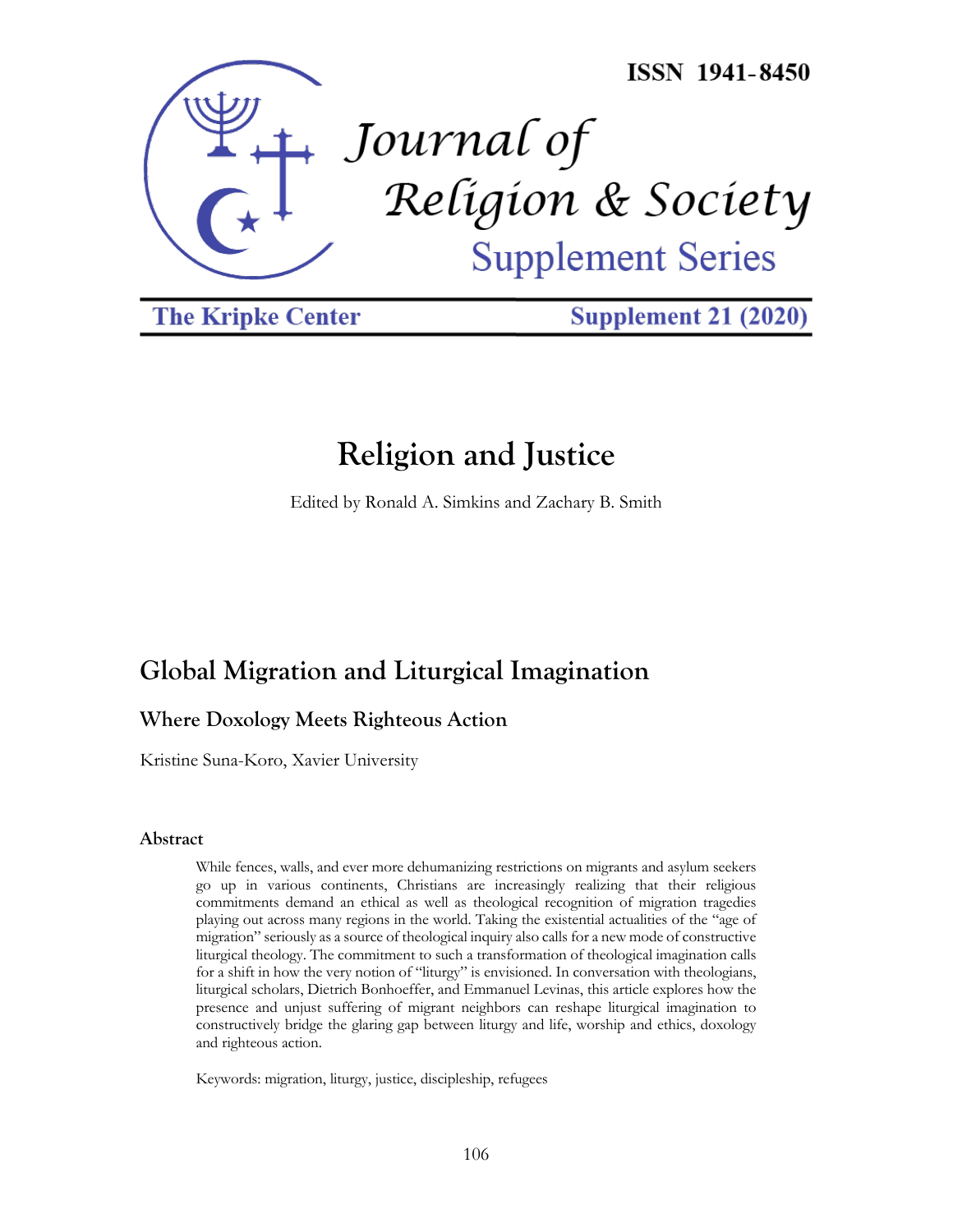#### **Introduction**

The United States Holocaust Memorial Museum describes the present state of global affairs succinctly yet with words whose gravitas should not go unheeded amidst the unremitting 24/7 bombardment of infotainment permeating our lives in the global North: "Today the world is experiencing the largest humanitarian crisis since the end of World War II and the Holocaust" (USHMM). At the time of finalizing these reflections, the latest available data from the United Nations High Commissioner of Refugees (UNHCR) shows that more than 70.8 million persons have been forcibly displaced from their homes all over the world. Almost 26 million persons have the refugee status while 3.5 million people are seeking asylum in various countries. 41.3 million persons are internally displaced (IDPs). Approximately half of all those displaced are children. More often than not displaced children encounter profound difficulties obtaining education in comparison with their peers who are not displaced. At the current rate of displacement, every two to three seconds a person is forced to flee their home somewhere in the world due to conflict or persecution. And only a tiny share of refugees (for example, slightly over 82,000 refugees in 2018) ever end up being resettled in a country where their rights, dignity, and wellbeing are respected.

While fences, walls, and ever more dehumanizing restrictions on migrants and asylum seekers go up in various continents from the United States to Hungary, Denmark, Turkey, Bangladesh, and all the way to Australia, Christian faith leaders, theologians, and grassroots activists are increasingly realizing that their religious commitments demand an ethical as well as theological recognition and reflection of migration tragedies playing out across many regions in the world. Such upheavals challenge theological convictions, moral visions, and liturgical practices for many Christians living in societies that are fortunate enough not to be currently embroiled in violent conflict or war. Christian communities in all their variety of traditions, worship practices, and cultural contexts cannot avoid reflecting and acting on the virtues of charity, justice, and compassion on communal, institutional, and individual levels in light of the displacements facing millions of fellow human beings on the move.

Among such emerging multi-pronged engagements with the realities of migration is also the trajectory of constructive liturgical theology that explores the intersections between the upsurge in global migration as a dominant concern of social justice and religious worship and Christian discipleship. In this sense, Christian liturgical imagination is far from being a narrowly self-referential enterprise as it is sometimes mistakenly assumed. On the contrary, since worship shapes (and sometimes, alas, mis-shapes) both Christian spirituality and its value-committed actions in society, the praxis of liturgical imagination can be seen as a subtype of public or even political theology.

Hence, in the current cultural and historical moment, it is vital for Christian theological inquiry to recognize that global migration demands a re-envisagement of liturgy as a multifaceted, interpersonal, interactive, and comprehensive – that is, personal as well as sociopolitical – arena of Christian discipleship. Global migration challenges liturgical imagination, I submit, to overcome the dualistic tendencies that juxtapose the ritualized and ceremonial elements of worship vis-à-vis responsible and righteous action for the life of the world. To overcome such deeply entrenched dualisms between the allegedly playful/useless expression of faith and worship of God in ritual and just, prophetic action of "following" Jesus Christ to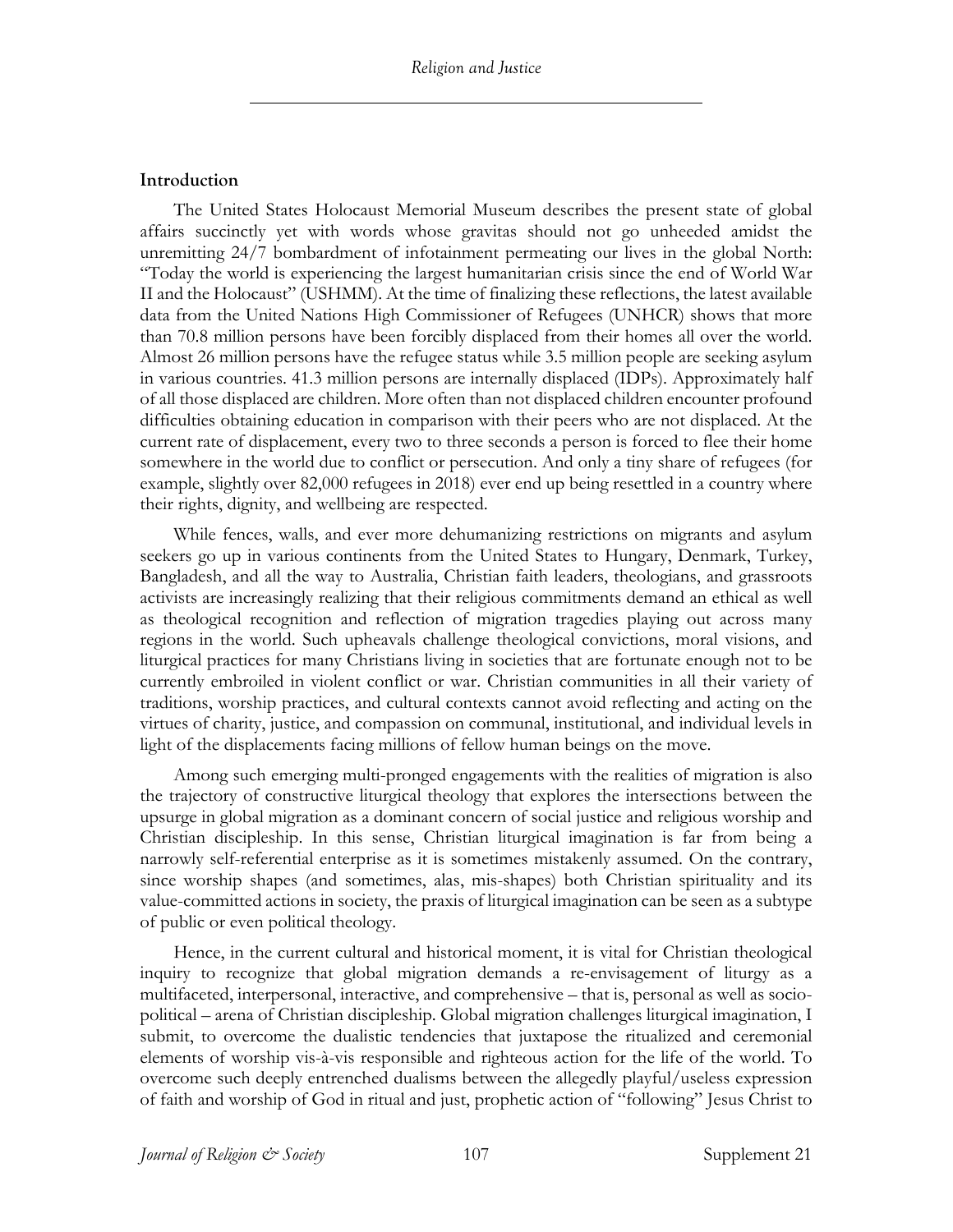restore and uplift the dispossessed, disempowered, and increasingly dehumanized planetary neighbors, I argue that theology today needs a critical and constructive retrieval of the longforgotten yet more multivalent and integrative notion of liturgy, *leitourgia*.

In the New Testament the notion of *leitourgia* is not a primarily or even exclusively ritual or ceremonial term. On some occasions it still clearly carries an earlier, indeed a more political, connotation of vicarious action of service toward common good. It is used, for example, by Paul to describe a ministry of service for the wellbeing of suffering community (2 Corinthians 9:12) or individuals like himself in need of support (Philippians 2:25) alongside the holy actions of carrying out the good news of the Gospel (Romans 15:16). What needs to be boldly reclaimed and repossessed today in a new way to revitalize the dynamic double helix of personal and communal life of Christian discipleship, therefore, is precisely the imaginary of liturgy as an unceasing spiral migration from doxological praise and prayer to righteous action for and with disempowered others. Among them, refugees, asylum seekers, and migrants are today's "abject" people, according to Tony Fry, who are not only displaced and "instrumentally dehumanized" but too often also "the world's unseen, unheard, the 'they' who are unfeelingly ignored, [the] neoliberal capital's human waste" (Fry: 18).

In what follows I will present some suggestions toward a constructive imaginary of liturgy itself as migration. That is, liturgy as a hybrid and intertwined terrain of doxological as well as ethical action where the divine and human agencies meet and co-work. My proposals stem from the analysis of the context of global migration in dialogue with contemporary liturgical theologians and some outspoken church leaders from the "East" and "West,"1 as well as two voices from the past who urge us to challenge ritualistic fixations of liturgical theology – the Lutheran theologian Dietrich Bonhoeffer and the Jewish philosopher Emmanuel Levinas.

Obviously, my proposal can sketch only a few contours of this emerging and much broader interdisciplinary conversation that stretches well beyond the conventions of narrowly defined liturgical theology. The rest is beyond the scope of these brief reflections. With this necessary caveat, I will proceed by exploring the constructive potential of the notion of liturgy through a postcolonial lens. First, however, must come attention to the context itself: namely, the current realities and challenges of migration.

#### **Migration Crisis and Justice: Invasion or Tragedy?**

It is sadly ironic that the initial version of this article was presented at the Kripke Center for the Study of Religion and Society 2019 Symposium on Religion and Justice at Creighton University, Omaha, NE, simultaneously as President Donald J. Trump declared a national emergency in the afternoon of February 15, 2019. President Trump described the upsurge of asylum seekers at the southern border as a "national security crisis," "a border security and humanitarian crisis," and an "invasion of drugs and criminals coming into our country" to be

<sup>1</sup> Terms like "West" and "East" are used in quotation marks to signal the geo-cultural construction of these terms as a matter of Christian ecclesiastical traditions that do not always correspond to how geographical landscape of Christian communities is understood today. For example, the "East" in "Eastern Orthodoxy" means Eurasian countries like Greece, Serbia, Romania, and Russia and not China or Japan, while "Western" Roman Catholicism is represented in regions like South Korea, India, and Sri Lanka. Ecclesiastical geography is often a cultural, linguistic, and racial geography.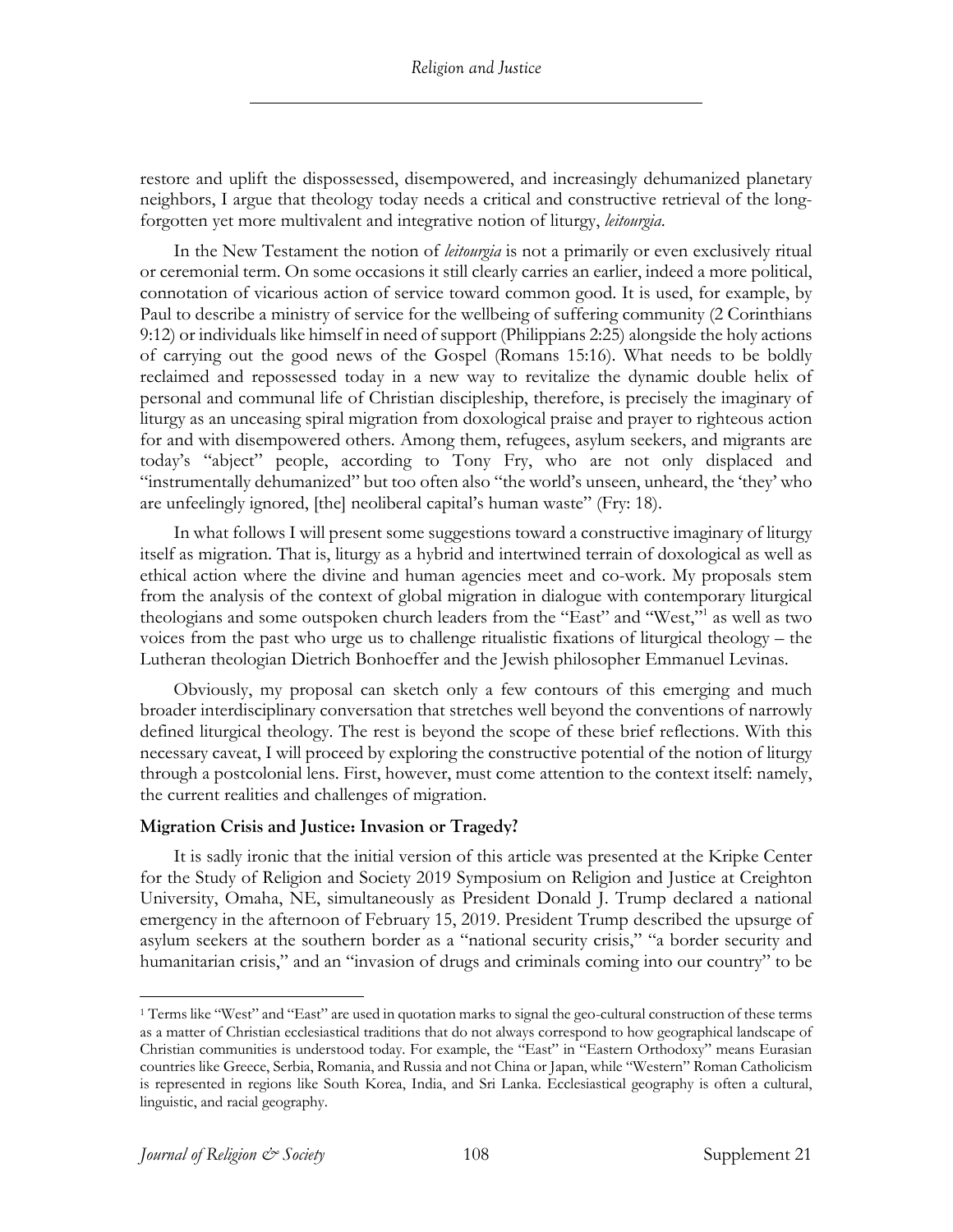able to divert over 6 billion dollars toward the construction of the border wall with Mexico (Baker; Trump).

During a time when so many people can agree on so little, there seems to exist at least one agreement regarding migration that is shared among the strangest of bedfellows. It is not only President Trump and certain other political leaders who speak about the migration crisis. It is also Pope Francis and the Ecumenical Patriarch Bartholomew, the leaders representing the largest groups of "Western" and "Eastern" Christians, as well as the late sociologist Zygmunt Bauman (among other social scientists) who share an uncanny sense that global migration processes today constitute a growing crisis. Of course, when it comes to understanding the causes and implications of migration and looking for solutions to address the roots of migration crisis, perspectives differ quite dramatically. Regardless of where one might stand in relation to how to best conceptualize the unrelenting waves of migrants and asylum seekers even before the brunt of climate degradation is widely felt, in our historical moment, it is impossible to dismiss the recognition that by the end of the second decade of the 21st century we indeed live in an "age of migration" (Castles and Miller), not only due to historically unprecedented forced migration but also accelerating climate change.

The globalization of the modern Western economic model has produced millions of economically "redundant people" (Evans and Bauman) on top of refugees fleeing wars, conflict zones, failed states, and climate change, exacerbating all of these push factors as Bauman unflinchingly observes. The unremitting predicaments of migrants, refugees, and asylum seekers signals that "humanity is in crisis" (Evans and Bauman). Alongside wars and conflicts, there is another type of forced migration that is almost universally denied legitimacy and remediation. As the exceedingly inequitable arc of globalized neo-liberal economy still bends onward, multitudes are "condemned to the surplusage of lives full of holes, waiting for a future that may never come, forced into the desperate decision to migrate illegally across whole continents in order to survive" (Young: 27). What many in Western societies ignore or conveniently overlook is the fact that, as Saskia Sassen aptly summarizes, we are already entering that stage in the age of migration when "even more people will be on the move, not because they are in search of a better life but because they are in search of bare life" (Sassen: 11).

However we prefer to call the swelling upsurge of migrants in search of survival and dignity crisscrossing deserts and cities alike – crisis, permanent crisis, the-new-normal, or whatever else – the realities on the ground are by no means theologically neutral. Patriarch Bartholomew puts it very clearly: "We experience this contemporary global social crisis caused by globalization and armed conflicts, as a crisis not only of politics and economy, but of the very essence of our religious faith and our fundamental moral and ethical responsibilities" (Bartholomew). Pope Francis has spoken out even more regularly and consistently about the Christian vocation to welcome, protect, promote, and integrate as those living in and often fleeing in desperation from the "existential peripheries" of the world only to become "emblems of exclusion" (Francis 2019).

Calling attention to the cruel afflictions of migration has been the hallmark of Pope Francis's pontificate ever since his first official papal trip outside of Rome to visit the small Mediterranean island of Lampedusa and celebrate a mass of repentance there with the purple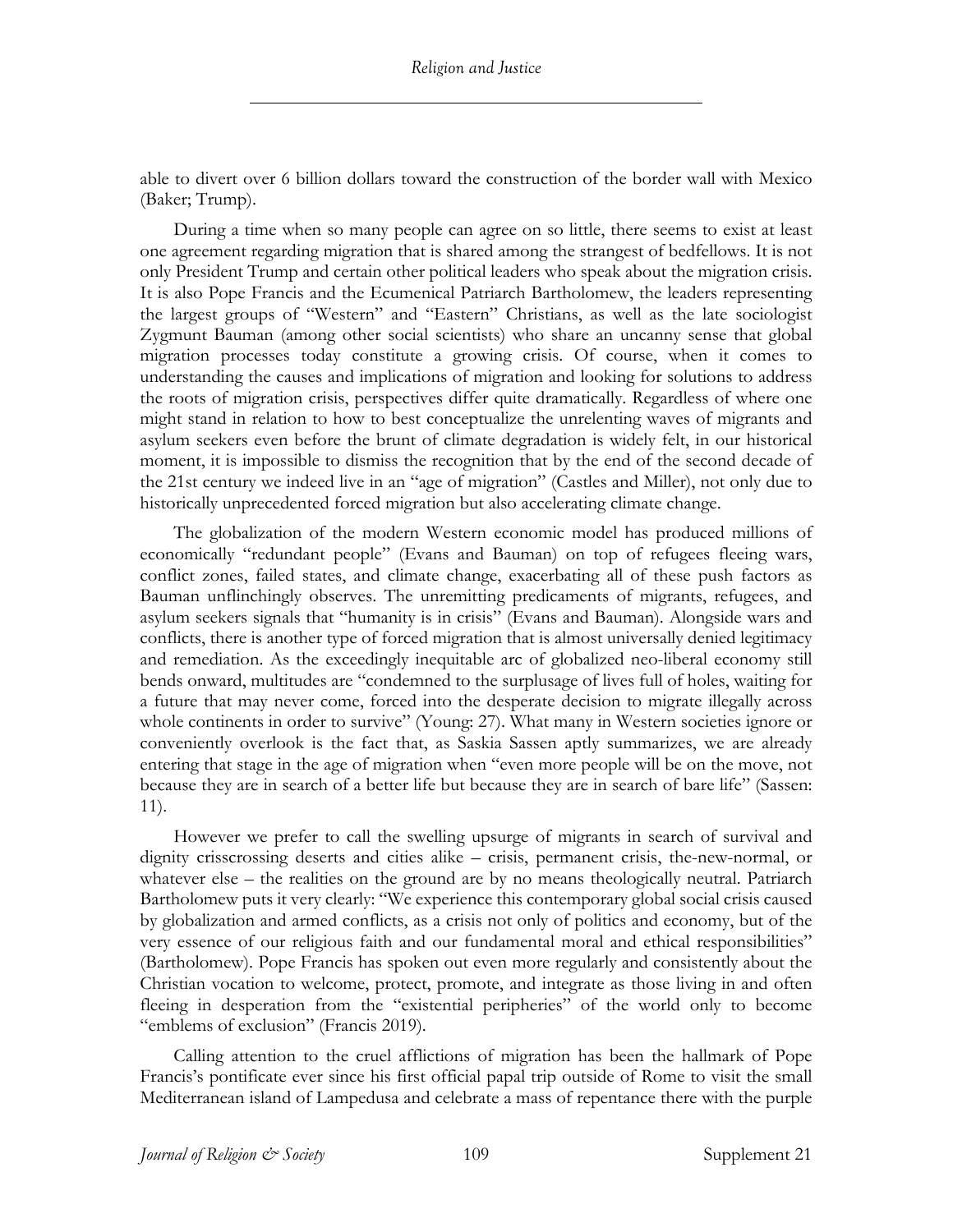Lenten vestments, making a liturgical correlation of the mass to the confession of sin and prayer for forgiveness clear on the global stage. Lampedusa is the hotspot of Mediterranean migration routes and rescue and recovery operations. It is there that on July 8, 2013, Francis lamented the "globalization of indifference" toward migrants and refugees while thanking the local rescuers and praying for forgiveness of all those (many of us) who continue to be "complacent and closed amid comforts which have deadened their hearts" as we "have become used to the suffering of others" and "lost the sense of responsibility for our brothers and sisters" enjoying "the culture of comfort which makes us think only of ourselves, makes us insensitive to the cries of other people, makes us live in soap bubbles" (Francis 2013).

Today, many persons of faith in various religious traditions are perplexed, fearful, exhausted, and resentful in the environment that teems with institutionalized and sensationalized hostility toward those perceived as "others." Individual Christians as well as whole communities of faith wrestle with the challenges of racism, various forms of nationalism, postmodern neo-tribalism, xenophobia, and hostility toward migrants and refugees – in other words, toward those perceived as "others" and therefore seen as threatening and in need of being "banned." Under these circumstances, what are the theological and ethical implications of worshiping God in and through Christian liturgies who, in the second person of the Trinity, has migrated to the world to redeem, reconcile, and rejuvenate the whole creation of God?

Taking the existential actualities of the "age of migration" seriously as a source of theological inquiry calls for a new mode of constructive liturgical theology. On the one hand, it would build on – both critically and constructively – some of the most profound insights of the liturgical movement in the 20th century such as, for example, Virgil Michel's insistence that there must be an integral and transformative relation between liturgy and social justice (Michel; Pecklers). On the other hand, it is perhaps time to consider the need for a liturgical political theology that is deeply committed to postcolonial and decolonial ethics. By postcolonial/decolonial ethics I mean, in brief, an imaginary of power, being, and knowing that attends to the inconvenient truth of the "wretched of the earth" (Fanon) or "the least of these brothers and sisters" of Christ (Matthew 25:40). Such an ethic accords embodied respect to their lived experiences of suffering and injustice. Finally, it is committed to transform the lifeworlds that are currently structured in competitive dominance toward a convivial flourishing of all sentient creation and toward an affirmative empowerment of all the disinherited human persons to realize their capacities and vocations toward living abundant and fulfilling lives.

The commitment to such a transformation of theological imagination necessarily entails not only a robust reexamination of actual worship rites (and a lot could be said about it yet it is beyond the primary focus of my reflections here), but also necessitates a shift in how the very notion of liturgy itself is envisioned. In particular, I wonder, how could the present migration crisis enable Christian theological imagination to bridge the glaring gap between liturgy and life, worship and ethics, doxology and righteous action in a fruitful way? No doubt, the attempts to connect liturgy and the life of discipleship have been manifold – and have remained largely inconclusive if not to say, in many cases, not really efficacious.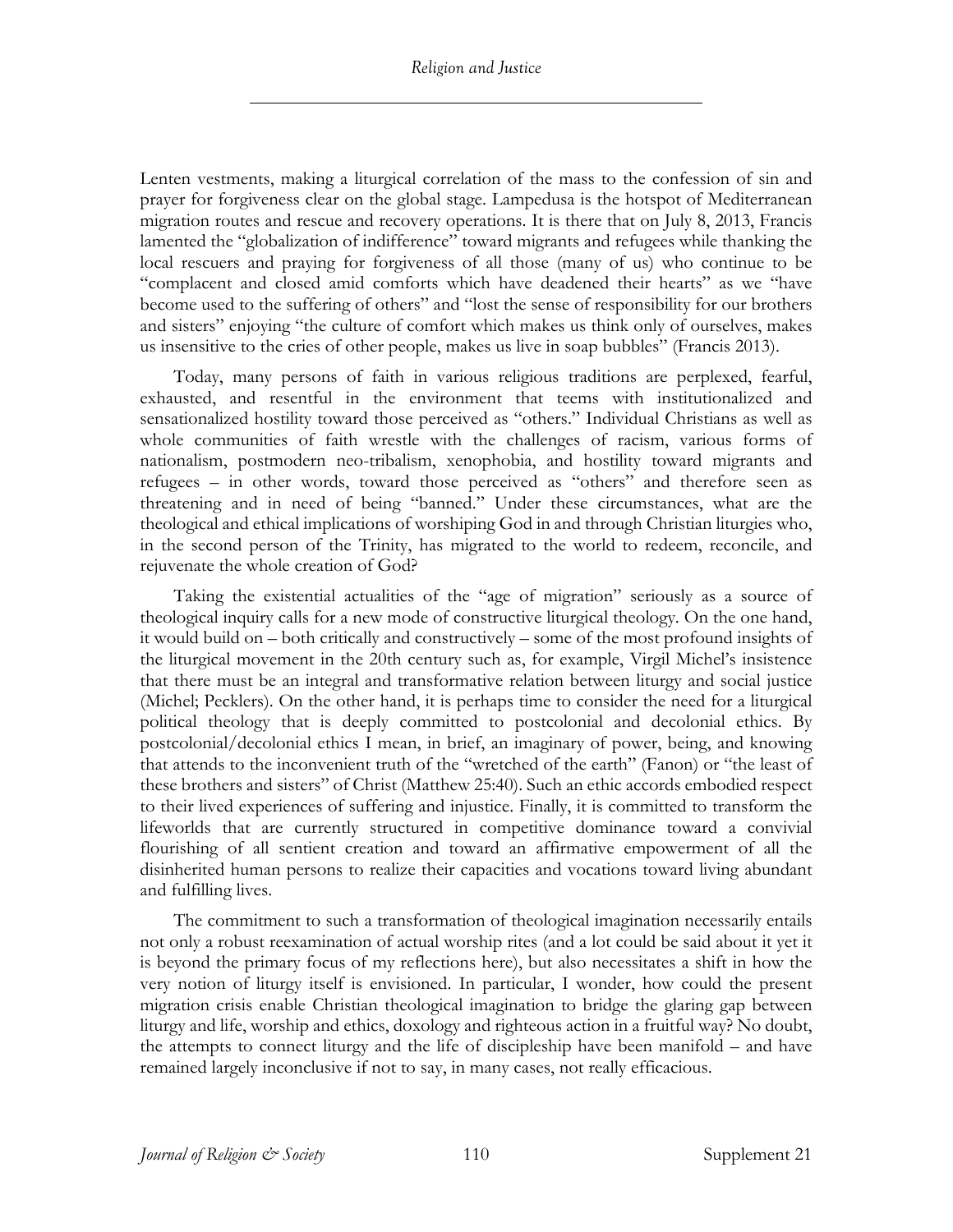One of the chief, yet often hidden, stumbling blocks is the deeply ingrained Western presupposition that worship is really only about an absolutely non-utilitarian and playful realm of ritual and hence it can be no otherwise than radically different and separate from everyday life of purpose and utility. If the dividing line is drawn so sharply then, of course, it is very difficult to see how these seemingly separate arenas of faith could ever be connected. Such an approach has been the default methodological position – with all its worn-out pitfalls – in the last century of liturgical theology despite sincere attempts to tease out connections. With that goal in mind, liturgical theologians have tried to construe external and therefore rather artificial and unconvincing ways to bridge the self-inflicted overarching cleft between the sacred realm of ritual and the mundane world of everyday struggles and joys. But in the unrelenting moral urgencies that migration now presents for many global societies on individual and sociopolitical levels across multiple continents where Christians live and worship, it is time to look at this liturgical conundrum through the lens of migration precisely as an ethical exigency that challenges nothing less than, as Patriarch Bartholomew puts it, "the very essence of our religious faith" – and therefore also the very essence of our worship. Before I address the most important question of how can considering the imaginary of liturgy as migration facilitate a shift in how we understand the very nature of liturgy, a short excursus on the conventional interpretation of what liturgy is will be helpful to better appreciate the impact of the shift I am proposing.

# **For the Life of the Real World: Worship and Discipleship**

The conventional way of understanding liturgy today, despite a variety of confessional nuances, is to equate it with structured – and usually more or less tightly scripted – corporate, and public Christian rituals. In a nutshell, liturgy is a sort of umbrella term for the sacramental rites and rituals of public worship of the Christian churches. In the so-called nonsacramental traditions, at least according to the conventional Western taxonomy, liturgy can merely describe the order and pattern of corporate worship within a community of faith. Liturgy is, depending on where one stands in the theological and ecclesiastical spectrum, primarily what the assemblies of Christians *do* when they praise, give thanks, adore, lament, and pray to God. The attention to the action of the worshipping assembly in liturgy derives from the admittedly polyvalent origins of the term "liturgy" itself in the Christian context: *leitourgia* is often interpreted as the most important "work of the people" – the worship of God. Furthermore, Protestant traditions usually underscore that all our praising and praying is really focused on what God *a priori* and absolutely gratuitously *does* for us and for our salvation (i.e., God's service for us) before we can even begin responding through any type of our "work" or "service" of praise, confession, prayer, lament, supplication, intercession, and thanksgiving.

Today, Lutherans and Roman Catholics alike increasingly feel the need to underscore the theo-ontological primacy of divine agency in liturgy. Thus the Lutheran Frank Senn deploys the Eastern Orthodox term of choice for sacramental worship – "divine liturgy" – to remind that liturgy is "also the work of God (*opus Dei*), that in fact it is the work of God's people only because it is the work of God" (Senn 6). From the Roman Catholic perspective, Nathan Mitchell echoes a similar sentiment while also highlighting the entanglement between the service of worship and the ministries of justice. "For one thing," Mitchell argues, "liturgy (*opus*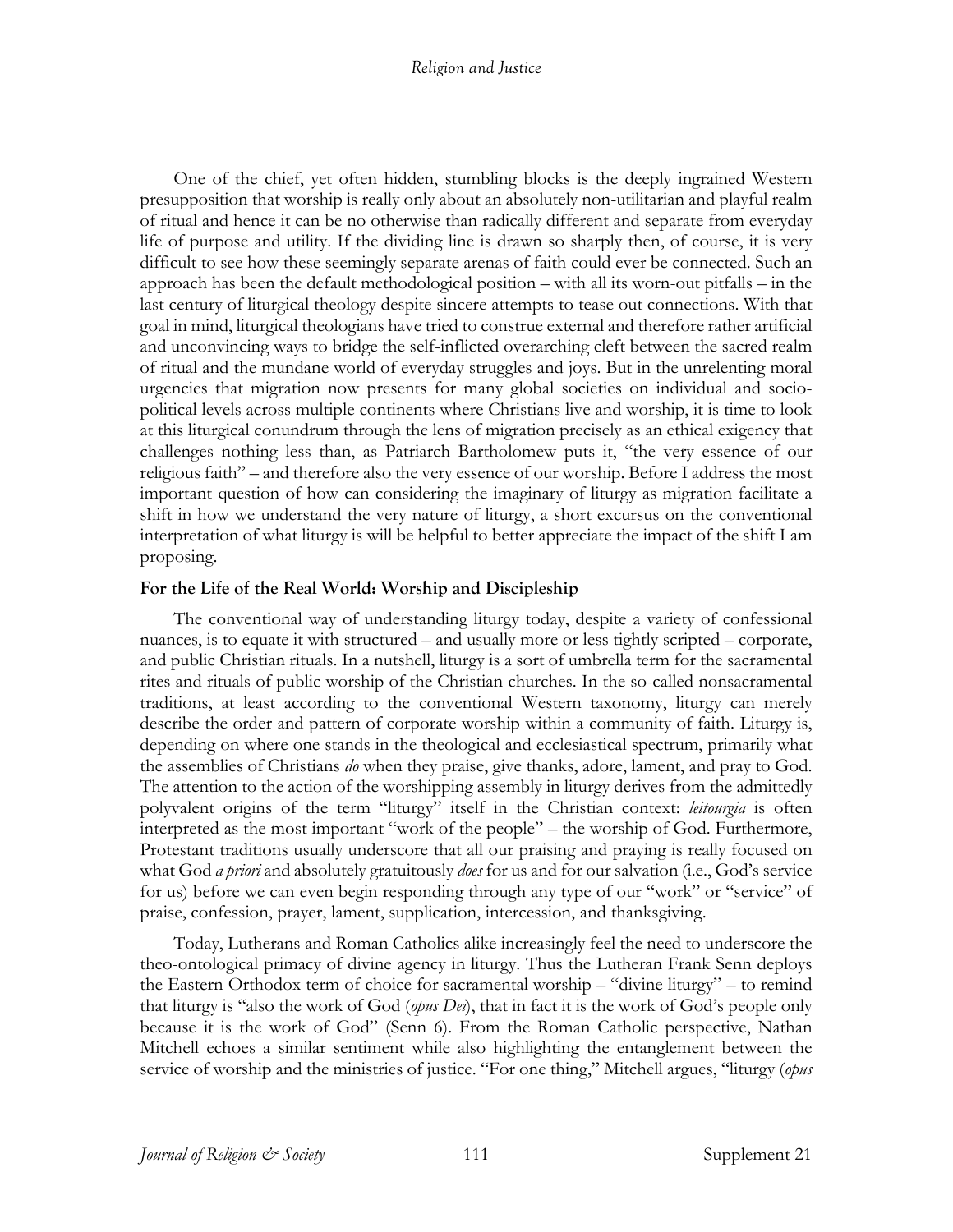*Dei*) is less 'our work for God' than God's work for us" (Mitchell 2006: 41). This *opus Dei* is not

something beautiful *we* do for God, but something beautiful that *God* does for us and among us. Public worship is neither our work nor our possession . . . *our* work is to feed the hungry, to refresh the thirsty, to clothe the naked, ... to visit the imprisoned; to welcome the stranger; to open our hands and hearts to the vulnerable and the needy (Mitchell 2000: 557-58).

Above all, doxology – our praise and thanksgiving to God, and our whole worship of God through liturgical rites – does not exist *sui generis*, in splendid isolation from the rest of life. This insight is, arguably, among the most visionary and most consequential – yet not universally shared or denominationally endorsed – realizations of the modern Western liturgical movement. As Nathan Mitchell has summarized it, "Christian liturgy has to be verified outside itself, exteriorly, in what Emmanuel Levinas called 'the liturgy of the neighbor'" (Mitchell 2006: 36). Even though the language of external verification might not be entirely optimal due to the implicit emphasis on the binary between rituals of worship and ethical action on behalf of the neighbor in need, Mitchell captures a passionate current within the late modern Western liturgical movement by insisting that underneath the ambiguous language of exteriority, liturgy is a notion that is much more spacious and multiply vectored than just self-referential ritual doxology: "Christian ritual is . . . capable of verification only through the *exteriority* of ethical action. Christian liturgy begins as ritual practice but ends as ethical performance" (Mitchell 2006: 38).

On the Eastern Orthodox side, since the 1970s some Eastern Orthodox theologians have been drawing on the ecumenical conversations at the World Council of Churches (WCC) to propose the notion of "liturgy after the liturgy" to highlight the salvific entanglement between praise and just action in the world. Ion Bria lifts up the awareness in the Eastern Orthodox milieu that:

The dynamics of the liturgy go beyond the boundaries of the Eucharistic assembly to serve the community at large. The eucharistic liturgy is not an escape into an inner realm of prayer, a pious turning away from social realities; rather, it calls and sends the faithful to celebrate "the sacrament of the brother" outside the temple in the public marketplace, where the cries of the poor and marginalized are heard (Bria: 20).

Although it is not a critique that one hears often in the Orthodox context even in the 21st century, I find Bria's assessment of the liturgy vs. life conundrum to be spot-on with few exceptions such as Patriarch Bartholomew. Orthodox theologians, Bria poignantly argues, "have ignored the social and political consequences of *theosis* (deification) and disregarded the historical concretization of Eucharistic spirituality. In so doing they interrupt the flow of the liturgical act, breaking off diakonia at the end of worship, at the door of the church" (Bria: 23). But not to boast: Western assemblies of worship will not have difficulty recognizing some of their own unhelpful clichés here.

What underlies such seemingly intractable "interruptions of the flow of the liturgical act" across so many Christian communities in past and in the present might be a confusion about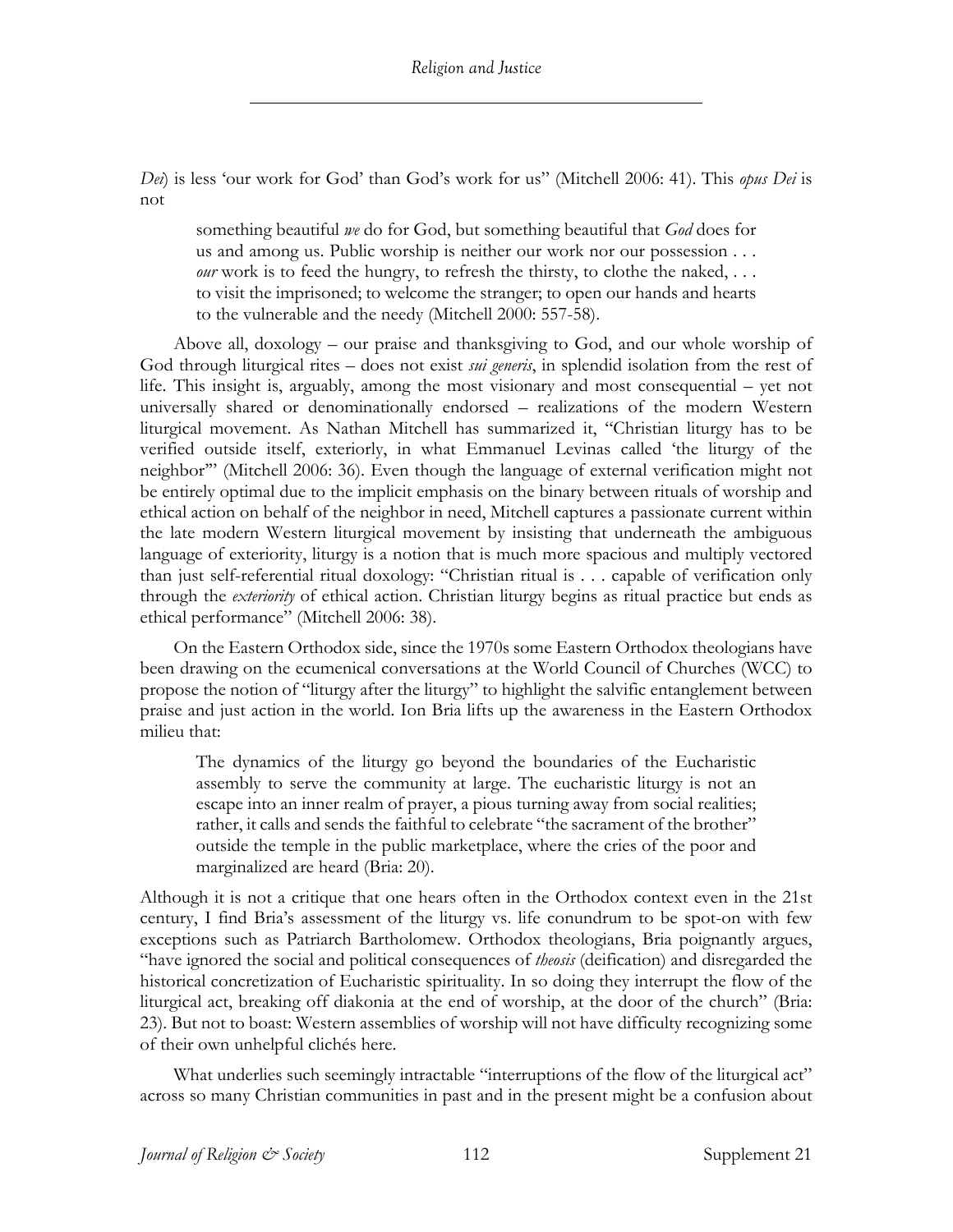what Christianity is all about. Namely, Christianity, as Miroslav Volf puts it, "is not a 'culture' or a 'civilization'; it is a way of living centered on Christ *in* many diverse cultures and civilizations" (Volf: 144). And that amounts to what Rowan Williams describes as discipleship: "Discipleship is . . . a state of being. Discipleship is about how we live" (Williams). Modeled upon the Trinitarian relations, discipleship is rooted in the Trinitarian mystery of relationality and has its contemplative mode – we might call it also a doxological and devotional mode – alongside "the transformative mode of living in which the act of God can come through so as to change ourselves, our immediate environment, our world" (Williams). There is no need for a rift between these modes of discipleship, Williams passionately insists. And rightly so, since these modes of discipleship must be held together – "contemplation as your openness to the real roots of transforming action" (Williams).

Christian faith is a discipleship of being and doing: contemplation and praise as well as living and acting in the world and for the life of the world. Ultimately, liturgy is about actions – both divine and human. It encompasses the worship of God in more than one form of expression and in more than one possible location or time slot. All of these actions intermingle within the original orbit of ambiguity – and fecundity – of the notion of *leitourgia.* The contextual crucible of present reality where this transformative ambiguity and fecundity of *leitourgia* comes to bear on and potentially effectively reshape the whole liturgical imagination and praxis of Christian discipleship is the predicament of migration and displacement as these realities directly foreground the entanglement of doxological actions to ethics. In dialogue with Bonhoeffer and Levinas, I will next re-read *leitourgia* as an intertwinement of prayer and righteous action.

# **Leitourgia: Liturgy, Work, Action**

The Greek etymology of liturgy (*leitourgia*) is work (*ergon*) and public (*leitos*). It originates from the everyday Greek usage designating as *leitourgia* any public work or ministering that is done vicariously *on behalf* of some people by others who are appointed and equipped to do so (Marshall). Recently, Giorgio Agamben has renewed attention to the vicarious aspects of *leitourgia* – the obligations that can reach the degree of being onerous to those who are called to perform it in various political settings as a service for the community (Agamben: 653-55, 661). Liturgy, in this sense, is indeed akin to a costly discipleship, to use Dietrich Bonhoeffer's language. In the New Testament, the term *leitourgia* is used sparingly, yet in contexts that go well beyond the conventional settings of worship rites, rituals, and purely cultic acts (Agamben: 653-67).

At this point, it should be clear that liturgy is much more than one thing only. However it may manifest, liturgy can be envisioned as a vicarious action of God for the whole creation and simultaneously, through participation in *opus Dei*, also as an action for and with others by those who claim to be the followers and friends of Christ (John 15:14-15). Hence, as Edward Foley argues the "continuity between living and worship is reflected in the language of the New Testament which avoids cultic terminology for Christian worship" so that it "can refer to evangelizing, taking up a collection, and even to the duties of state officials" (Foley: 29-30). Ferdinand Hahn argues that in the early Christian understanding of liturgy "there is no longer any distinction in principle between assembly for worship and the service of Christians in the world" (Foley: 30 n.67).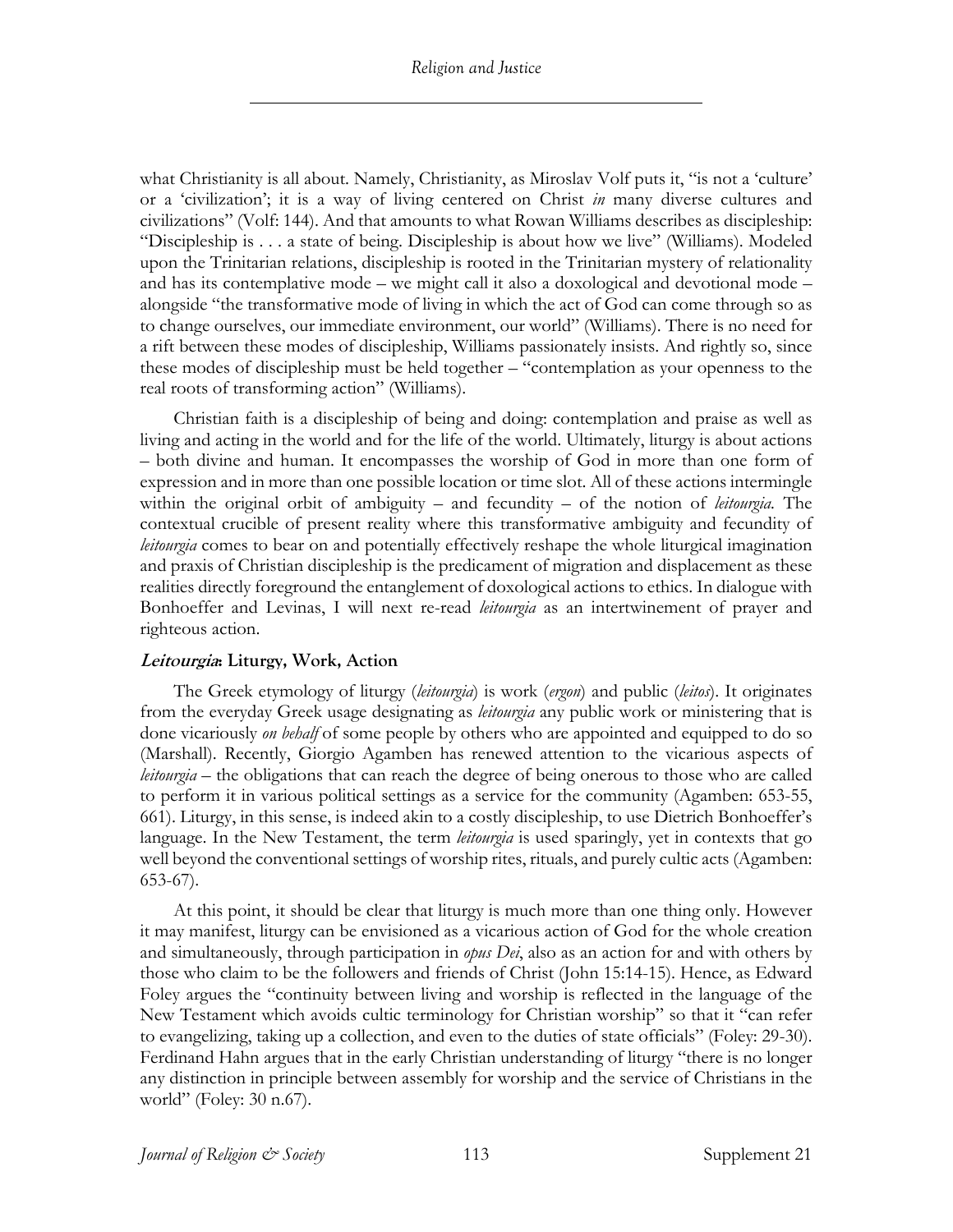Before presenting my final constructive reflections on how liturgical political theology can respond from the midst of the migration crisis, I would like to invoke two perspectives from the shadows of the World War II on how we might finally journey beyond the unproductive dualisms of allegedly useless ritual and instrumentalized socio-ethical actions. Instead of such juxtapositions, another imaginary of liturgy is possible and, I submit, useful. Liturgy can be conceived more like a multifaceted and synergistic interface of divine and human work for the life of the world – by divine initiative of grace as well as through human responses in the power of the Spirit of Life. I would like to acknowledge Dietrich Bonhoeffer and Emmanuel Levinas as two thinkers who were not liturgical theologians but whose visionary critiques of conventional worship practices serve as inspiration for my constructive trajectory.

Writing from the totalitarian and imperial ruins of Western Christendom, it was Dietrich Bonhoeffer who turned his sober gaze toward the modern Christianity and found it preoccupied with its own institutional self-preservation while millions of people were dying during World War II (Bonhoeffer 2010: 389, 500). <sup>2</sup> Under those trying circumstances Bonhoeffer's insight was that "we can be Christians today in only two ways, through prayer and in doing justice among human beings. All Christian thinking, talking, and organizing must be born anew, out of that prayer and action" (Bonhoeffer 2010: 389).

Bonhoeffer certainly cannot be accused of having a bad liturgical taste, ignorance of liturgical intricacies, or entertaining anti-aesthetic sentiments. Far from it. And yet, he insisted that only those Christians who dared to speak up for the vulnerable Jews under persecution can legitimately allow themselves to be soothed and carried away in Gregorian chant. In times of crisis, the ultimate challenge for Christian life and theology is to discern the will of God (and not just about how the rites of worship are to be correctly performed) and then to attend to the "making real" (*Wirklichwerdung*) of God's reality as revealed in Christ among God's creatures (Bonhoeffer 2005: 47, 49). Elsewhere Bonhoeffer is concerned about discipleship that entails "responsible action" – in "response to God's question and call" (Bonhoeffer 2010: 40, 49).

For Bonhoeffer, writing from within a most violent decade of the 20th century, the emphasis falls on participatory (in Christ) "responsible action that in freedom lays hold of the hour and faces the danger, and in the true sympathy that springs forth not from fear but from Christ's freedom and redeeming love for all who suffer" (Bonhoeffer 2010: 49). Prayer and righteous action both encapsulate the path of discipleship that Bonhoeffer, at the end of his life, envisioned as contemplative and active at the same time: as enacting transcendence through "being-for-others" according to the form of Jesus since the "church is church only when it is there for others" (Bonhoeffer 2010: 501-3). This sort of discipleship – or this sort of liturgy is "worldly" which for Bonhoeffer meant that "one throws oneself completely into the arms of God, and this is what I call this-worldliness: living fully in the midst of life's tasks, questions, successes and failures, experiences, and perplexities" (Bonhoeffer 2010: 486).

<sup>2</sup> See, for example, Bonhoeffer's "Thoughts on the Day of Baptism of D.W.R." and "Outline for a Book," in Bonhoeffer 2010.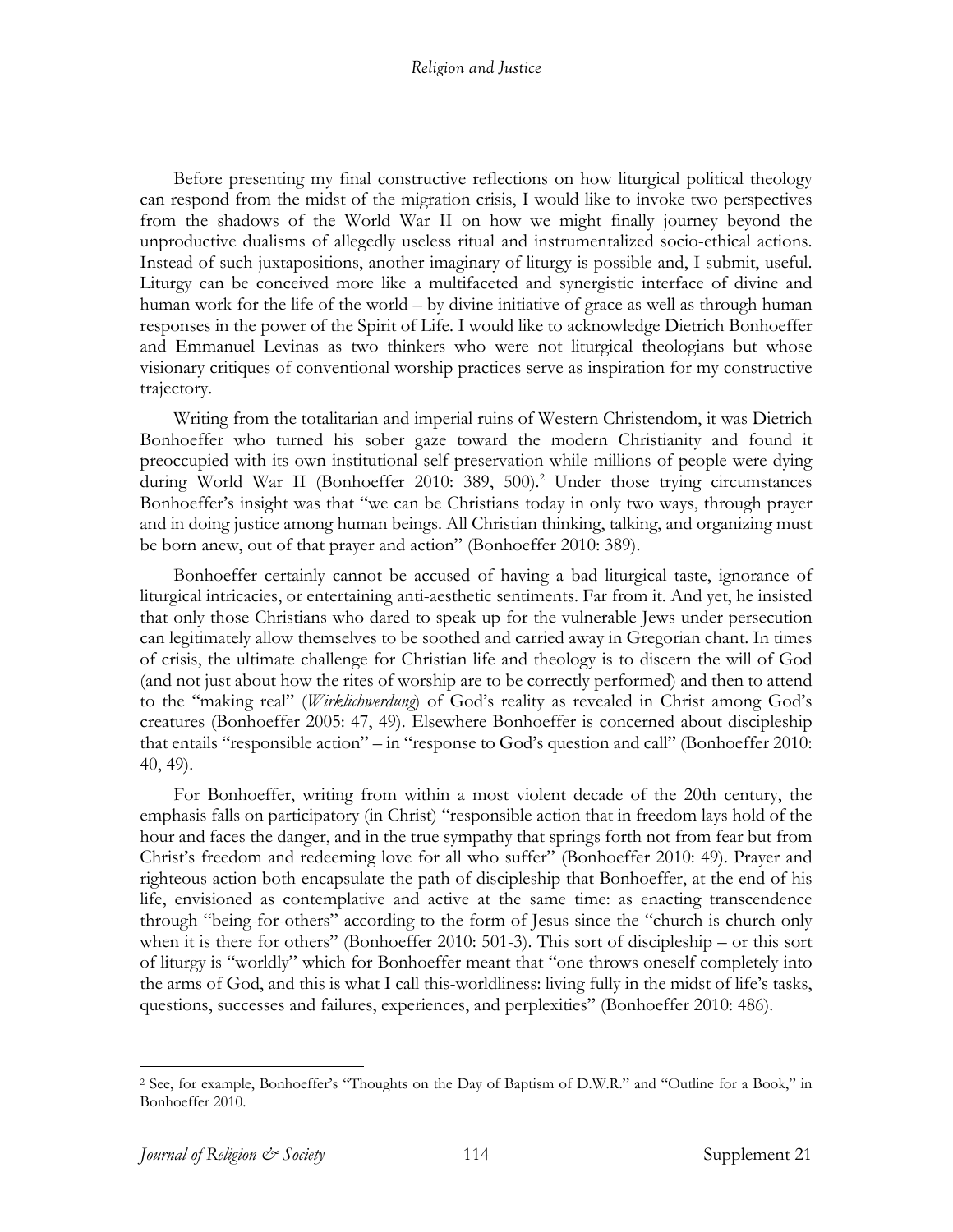The other voice I would like to briefly invoke as conversation partner is Jewish – that of the Lithuanian-French philosopher of religion Emmanuel Levinas. Writing in the long shadow of World War II and the Holocaust, Levinas also re-envisions religion through the optic of ethics. He is among the most vociferous critic of all those who get not only lost but indeed stuck, as it were, "in wonder, love, and praise" while remaining oblivious toward the suffering fellow creatures of God. For Levinas, "theology begins in the face of the neighbor. The divinity of God is played out in the human. God descends in 'face' of the other" (Levinas 2001: 236). In the long run, for Levinas, "the ethical order does not prepare us for Divinity; it is the very accession to the Divinity. All the rest is a dream" (Levinas 1990: 102).

But liturgy is not a tranquil subject in Levinas's thought. Quite on the contrary, in some cases like in his early reflections in *Totality and Infinity*, Levinas has nothing good to say about liturgy. Liturgy for him functions as a trope for a rogue relation with God. It denotes enthusiastic and self-indulgent piety, a pretentious and intoxicating mysticism – or rather, mystification of sound, sincere, and prophetic spirituality. It is an aesthetical derailing of the ethical and nothing less than a distraction from genuine religious comportment – which subsists in an ethical relation to the divinity through the encounter of the face of human others (Levinas 2002: 202-3). Ultimately, for Levinas, "the vision of God is a moral act. This optics is an ethics" (Levinas 1990: 275) and "the Justice rendered to the Other, my neighbor, gives me an unsurpassable proximity to God. It is as intimate as the prayer and liturgy which, without justice, are nothing . . . the pious man is the just man" (Levinas 1990: 18).

As the above quote already hints at, Levinas has more to say on liturgy – but not primarily as a cultic or ritual act *sui generis* and, as such, primordially disengaged from every other activity of life. Rather, going back to the Greek origins of *leitourgia*, he suggests that liturgy is the enactment of the "ethics of welcome – the first religious service, the first prayer, the first liturgy" (Levinas 1998: 151). But above all, liturgy is work for Levinas.3 Liturgy is work "conceived radically" as a "movement of the Same toward the Other which never returns to the Same" (Levinas 1996: 49). It is a completely gratuitous work, or as Agamben might put it, "onerous," since it is often done at a loss to oneself, a work without recompense. "Liturgy, as an absolutely patient action, does not take its place as a cult alongside of works and of ethics. It is ethics itself" (Levinas 1986: 349-50). Such an absolutely patient action – liturgy – is a dually vectored movement: toward God and toward the other.

If we think of liturgy as a doxological response to the self-disclosure of God, Levinas invites us to at least consider liturgy as a kind of doxology that is no less significantly embodied and expressed in righteous action toward and in solidarity with all those whose suffering and wretchedness summon us to recognize and honor them as *imago Dei*. In our own tumultuous times, migrants, refugees ,and asylum seekers comprise the unenvied ranks of the wretched of the earth *par excellence* – widely feared, despised, suspected, and exploited precisely as "pawns on the chessboard of humanity" that Pope Francis laments (Francis 2014). They are one of the most pivotal catalysts of righteous action precisely as *liturgical* action that worshipfully participates in God's salvific work in creation in all times but particularly so in these times of

<sup>3</sup> This approach to liturgy is best expressed in his essays "The Trace of the Other" and "Meaning and Sense," available in the collection of essays *Basic Philosophical Writings* (Levinas 1996).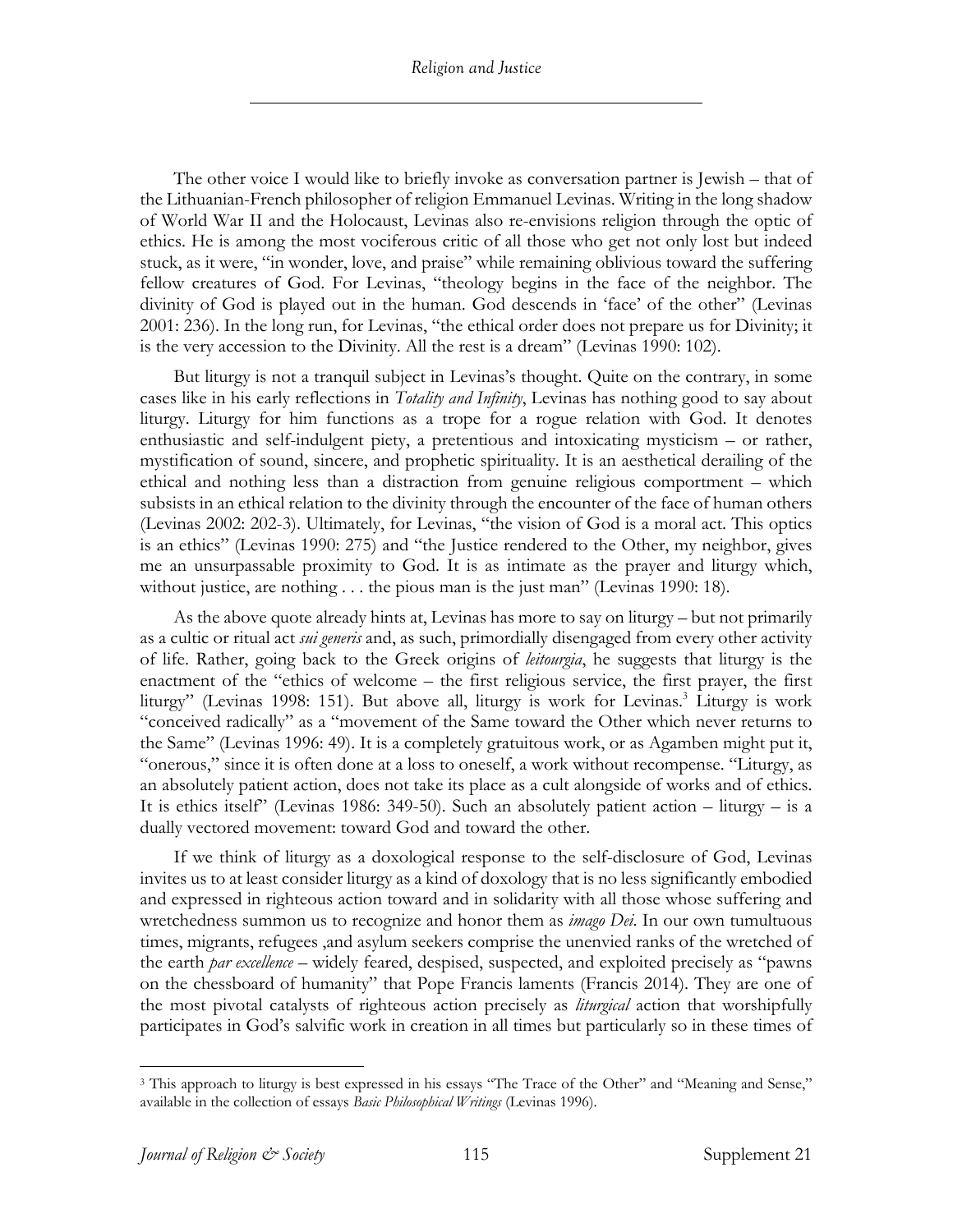fear, resentment, and globalization of indifference toward migrants and refugees. Their often crucified existence and presence, as a *theological* catalyst, play a key role in discerning the proper theological structure and scope of liturgy as migration from praise and contemplative surrender to vicarious action of service, in the power of the ever unpredictable and uncontrollable Spirit of God, toward the abundant life of God's whole commonwealth of creation – and back again to praise, intercession, confession, lament, and repose.

Below, in conclusion, I will offer a few illustrations alongside final reflections about how the ambiguously fecund and synergistic model of liturgy that constantly migrates from ritual doxology to the doxology of solidarity is already revealing and inserting itself in the convoluted migratory realities in North American context. By no means is this a comprehensive list of illustrations. It is meant to suggest that what on the level of theological and liturgical methodology might appear to be a vigorous shift in perspective, is already a lived reality in the lives of those who seek to feed the hungry, clothe the naked, welcome the strangers, and visit the imprisoned "least of these" (Matthew 25:35, 40).

# **Toward a Polyphony of Doxologies: Righteous Action as Liturgical Action**

Only an imaginary of liturgy that allows for a coalescence of ritual acts of praise and righteous actions in relation to our neighbors in need can engender the veritable and sacramentally undivided integrity as a macrocosmic and microcosmic divine liturgy in which all followers of Christ are called to participate if they desire to worship God "in spirit and truth" (John 4:23). Such doxologies through righteous action most credibly and transformatively manifest through the life-giving yet often ritually invisible (or at least ritually "minimalistic") liturgies of welcome, accompaniment, and healing for the people rightly seen as being among the most vulnerable today – migrants, refugees, asylum seekers, and torture survivors.

These virtually invisible yet existentially important liturgies are bodied forth by ordained clergy and attorneys; by vowed religious as well as lay professionals and volunteers serving deportees in border areas; by social workers, psychologists, healthcare workers, community advocates, and all those who materially and spiritually support their services among the detained migrants and asylum seekers; by all who work to heal, empower, and integrate vulnerable and stigmatized migrants by rescuing them on the high seas and in high deserts; by all volunteers who visit migrants locked up detention centers; by those who volunteer their professional medical services to care for refugees and migrants in refugee camps and in inner cities; by those who call and write to their elected legislators despite frustrated exhaustion to advocate for humane immigration laws and to stop deportations of parents who are torn apart from their children; by those taxi drivers who boycotted the JFK airport when the so-called "Muslim Ban" was first executed to keep out Muslim migrants, refugees, and asylum seekers in the winter of 2017 – and this is just to name a few (and often anonymous) liturgies of service and justice that uphold the life and dignity of all those who are regarded as redundant, disgusting, and ultimately expendable.

Some of those who perform these liturgies of service and justice are fully aware and intentional about their deepest spiritual and doxological motivation and are equally invested in both sides of the liturgical coin – ritual praise and righteous action. Others may have a vague idea of how the life-giving service among the most vulnerable relates to formally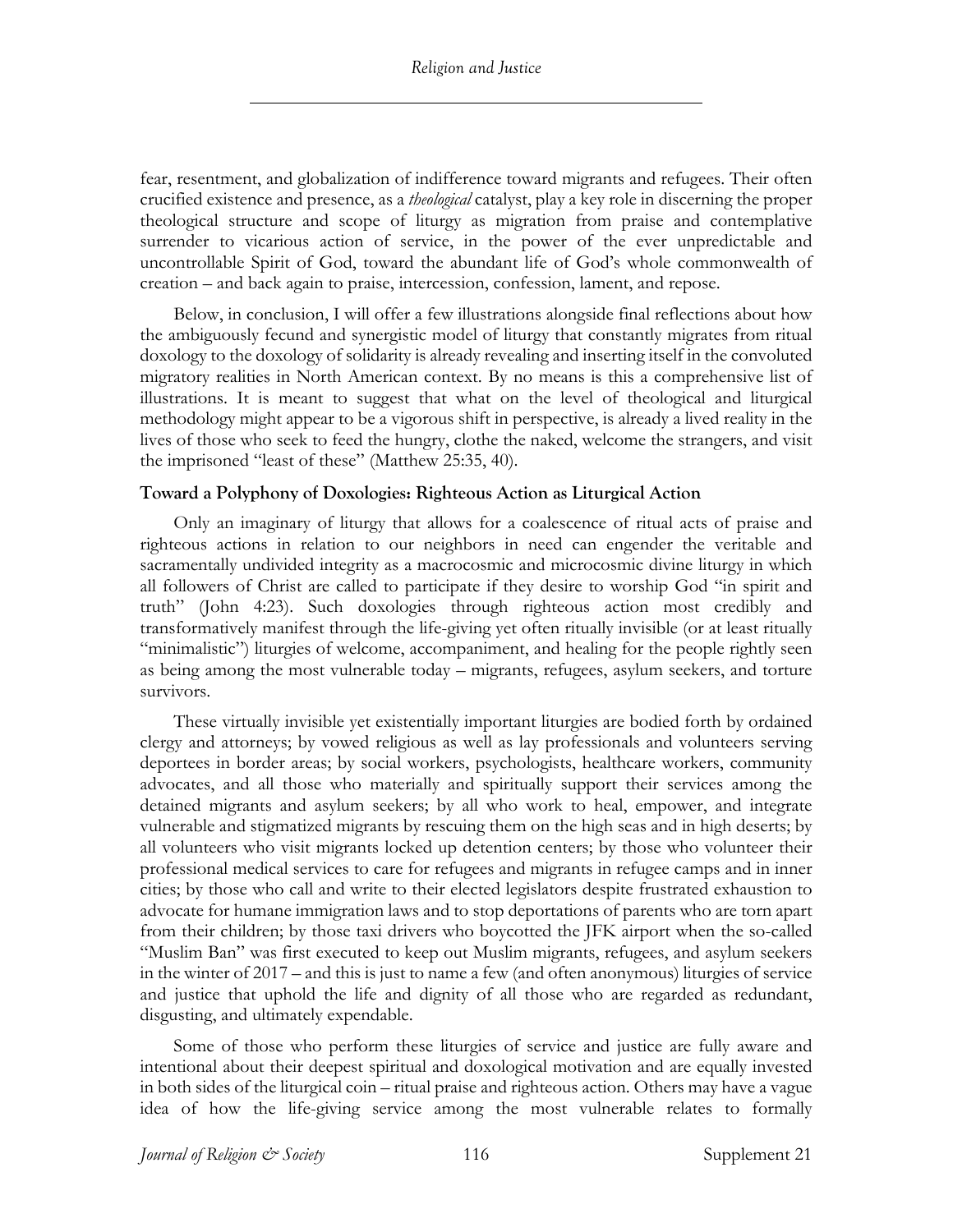conceptualized worship. Still others may have grown disillusioned in institutionalized religion and its worship rituals so that they find in these liturgies a much truer expression of their spiritual service of worship (Romans 12:1) than singing hymns on Sunday mornings. And there are still those whose willingness to entertain the connection between their vicarious service or responsible exercise of their professional duties and any explicitly religious act, let alone an act of worship, remains known to them alone and very often open to more questions than answers, at least from an explicitly theological point of view.

Be that as it may, but these seemingly mundane ministries of welcome and restoration reveal one of the most meaningful ways today to practically embody the radical relationality of the divine liturgy in its doxological, theological, and ethical fullness. From the context of global migration crisis, however, the liturgy of praise sings loudest and most true to itself through righteous action serving the deeply wounded and demonized wretched of the earth.

From a perspective of liturgical political imaginary, such unvalorized – and sometimes even vilified as "unpatriotic" – acts of service and justice for, with, and among disinherited strangers are doxological acts with just as strong liturgical pedigree as genuflecting before the disinherited and crucified Christ. Analogously to the eucharistic remembrance of Christ, the *anamnesis* of our suffering migrant neighbors ought to indwell the meditations of our hearts and the praise and lament of our voices. On the other hand, it would be theologically negligent and pastorally foolish overlook the onerous and draining dimensions of liturgy in the fullness of its double helix of doxologies – praise and righteous action. To remain faithful but also humanly sustainable and to continuously abide in the living waters of eternal life (John 4:14), righteous action in its myriad of expressions cannot do otherwise than migrate to worship rites and contemplative wellsprings of prayer for renewal to unburden the "strain of toil, the fret of care"4 in repose, lament, contemplation, confession, absolution, intercession, praise, and thanksgiving.

Without doubt, none of such doxologies of mercy and justice can ever be merely "the work of the people" alone in exactly the same way as none of worship rites could. As I have explored it here, liturgy is always a work radically conceived, to underscore a Leviansian theme: in Christian context, it is a work that is inspired, rooted, and upheld in, with, and through the work of the Triune God – the *opus Dei* through the incarnate Word and Wisdom, and in the power of the Spirit who gives life and sets free from sin and death (Romans 8:2). In the words of the Anglican theologian Norman Pittenger, through all of these actions "the Christian himself is a *liturgy* – that is, as the Greek word *leitourgia* would show, a publicly manifest expression of God in Christ to the world" (Pittenger: 48; italics in the original). Why would anyone really want to insist that such a publicly manifest expression of God can only happen – or only should happen – within the limits of ritual conventions alone to truly delight God: only during designated times, only in enclosed spaces, and only through scripted rituals?

This imaginary of liturgy as an incessant "migration" from praise to righteous action – and back again – is unintelligible apart from a consistently relational ontology in which the

<sup>4</sup> The words are from Washington Gladden's 1879 hymn "O Master, Let Me Walk with Thee": "O Master, let me walk with Thee / In lowly paths of service free / Tell me Thy secret; help me bear / The strain of toil, the fret of care."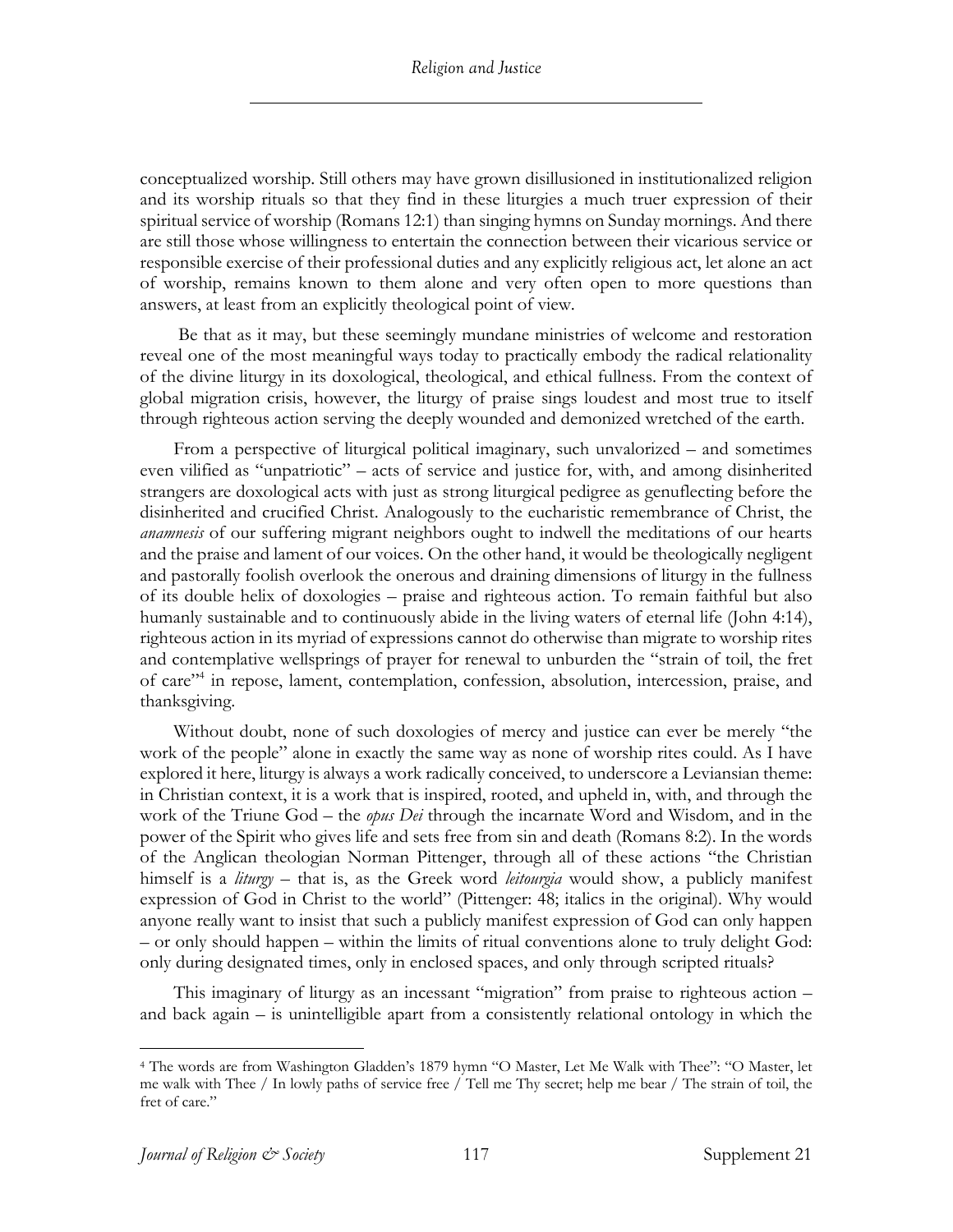divine and human agency is resolutely relational and reciprocal albeit asymmetrical. In such a relational imaginary, divine and human agencies inter-abide in liturgy where the divine gift of love and freedom elicits a doxological response through both ritual thanksgiving and praise as well as righteous action within God's creation. And the result of such liturgy, such dually vectored doxological action for the life of the world oscillates from singing the most captivating Gregorian chant or praise song to participating in something as existentially humble and materially real as preparing and serving food to exhausted deportees at the *Comedor*  just steps from the US-Mexico border in Nogales that is run by the Kino Border Initiative, to mention merely one tiny example among many.

The Anglican theologian Graham Ward has put his finger on the liturgical dynamic that obtains in liturgy envisioned as the "work of the people" in its fullest and all-encompassing sense:

The object/objective of the Christian act is the manifestation of what is just, good, beautiful, and true in, with, and beyond whatever is the grammatical object upon which the agent labours. In such laboring, the agent is priestly, the act liturgical, and the object sacramental. [. . .]

[W]e might characterize Christian acting as a *praxis* that participates in a divine *poesis* that has soteriological and eschatological import . . . As we have noted this acting is liturgical, but . . . it is also political, ethical, and aesthetic (Ward: 36-37, 41-42).

To sum it up: Liturgy obtains as faithful, meaningful, and life-giving in God's creation and among "the least of these brothers and sisters of mine" with whom Jesus identified himself (Matthew 25:31-46) only if it relentlessly, omnilaterally, and intentionally migrates to cross the stereotypical and dualistic borders between devotional worship and service to the neighbor; between aesthetics and ethics; between the sheer Godwardness of praise and the salvific utility of healing action for and with vulnerable neighbors and disinherited strangers – all toward a conviviality of flourishing in the power of the Spirit "who gives life" (John 6:63).

# **Bibliography**

Agamben, Giorgio.

2017 *The Omnibus: Homo Sacer*. Stanford: Stanford University Press.

Baker, Peter

2019 "Trump Declares a National Emergency, and Provokes a Constitutional Clash" *The New York Times* (February 15). Available online at: https://www.nytimes.com/2019/02/15/us/politics/national-emergencytrump.html

Bartholomew, Ecumenical Patriarch

2017 "Address by His All-Holiness Ecumenical Patriarch Bartholomew at the Concordia Europe Summit 'Migration Challenging European Identity'." Athens, Greece (June 7). Available online at: https://www.patriarchate.org/- /address-by-his-all-holiness-ecumenical-patriarch-bartholomew-at-the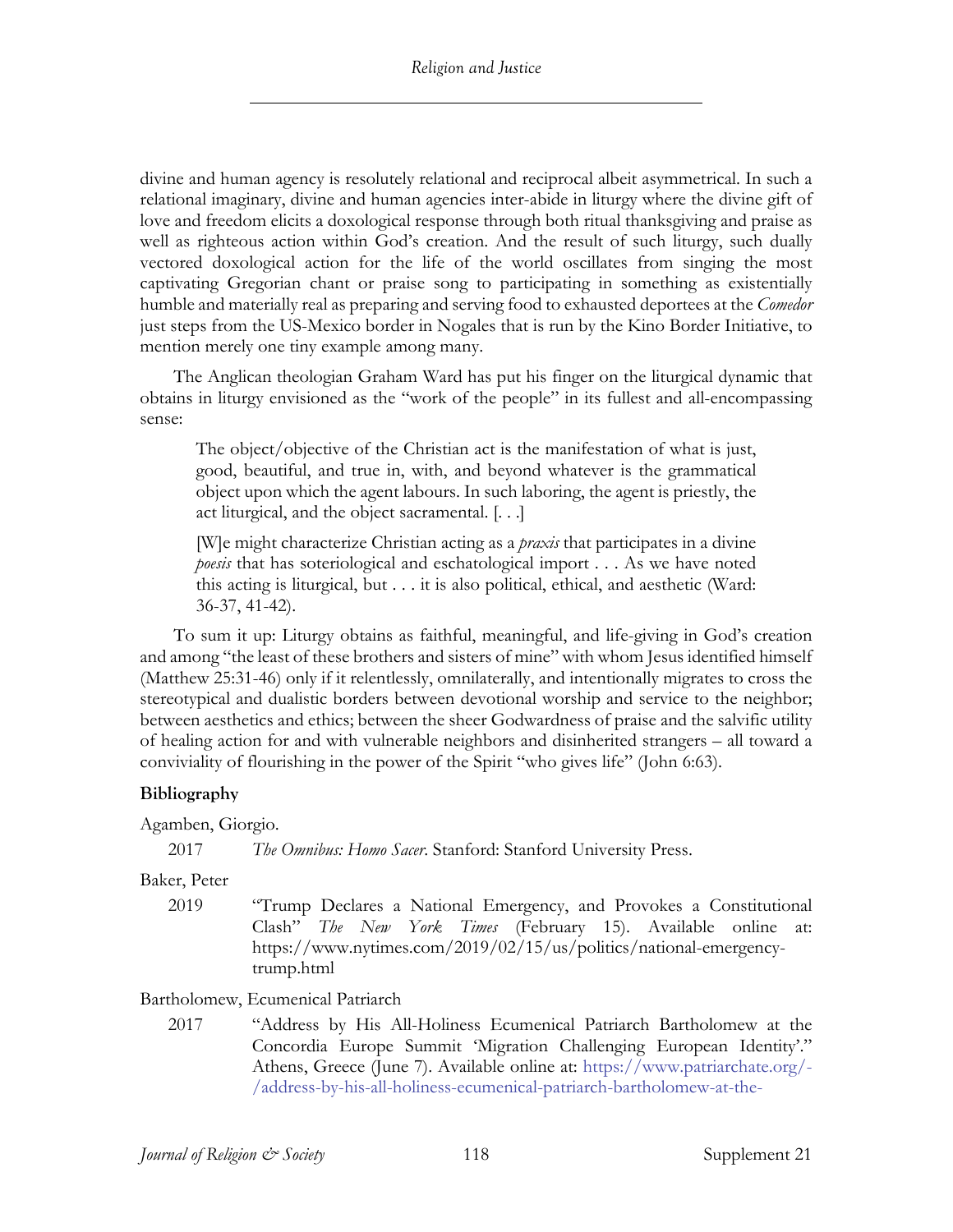concordia-europe-summit-migration-challenging-european-identity-june-6-

|                                               | 2017-athens.                                                                                                                                                                                                                               |  |
|-----------------------------------------------|--------------------------------------------------------------------------------------------------------------------------------------------------------------------------------------------------------------------------------------------|--|
| Bria, Ion                                     |                                                                                                                                                                                                                                            |  |
| 1996                                          | The Liturgy After the Liturgy: Mission and Witness from an Orthodox Perspective.<br>Geneva: WCC Publications.                                                                                                                              |  |
| Bonhoeffer, Dietrich                          |                                                                                                                                                                                                                                            |  |
| 2005                                          | Dietrich Bonhoeffer: Ethics. Dietrich Bonhoeffer Works 6. Minneapolis: Fortress<br>Press.                                                                                                                                                  |  |
| 2010                                          | Dietrich Bonhoeffer: Letters and Papers from Prison. Dietrich Bonhoeffer Works 8.<br>Minneapolis: Fortress Press.                                                                                                                          |  |
| Castles, Stephen, and Mark J. Miller, editors |                                                                                                                                                                                                                                            |  |
| 2013                                          | The Age of Migration: International Population Movements in the Modern World. 5th<br>edition. New York: Guildford Press.                                                                                                                   |  |
| Evans, Brad, and Zygmunt Bauman               |                                                                                                                                                                                                                                            |  |
| 2016                                          | "The Refugee Crisis is Humanity's Crisis." The New York Times (May 2).<br>Available online at: https://www.nytimes.com/2016/05/02/opinion/the-<br>refugee-crisis-is-humanitys-crisis.html.                                                 |  |
| Fanon, Franz                                  |                                                                                                                                                                                                                                            |  |
| 2004                                          | The Wretched of the Earth. Translated by Richard Philcox. New York: Grove<br>Press.                                                                                                                                                        |  |
| Foley, Edward                                 |                                                                                                                                                                                                                                            |  |
| 2008                                          | From Age to Age: How Christians Have Celebrated the Eucharist. Revised and<br>expanded edition. Collegeville: Liturgical Press.                                                                                                            |  |
| Francis, Pope                                 |                                                                                                                                                                                                                                            |  |
| 2013                                          | "Homily of Holy Father Francis" (July 8). Available online<br>at:<br>http://w2.vatican.va/content/francesco/en/homilies/2013/documents/pap<br>a-francesco_20130708_omelia-lampedusa.html.                                                  |  |
| 2014                                          | "Message of His Holiness Pope Francis for the World Day of Migrants and<br>Refugees." Available online at: http://w2.vatican.va/content/francesco/<br>en/messages/migration/documents/papa-francesco_20130805_world-<br>migrants-day.html. |  |
| 2019                                          | "Pope's message for 2019 World Day of Migrants and Refugees" (May 27).<br>at: https://www.vaticannews.va/en/pope/news/2019-<br>online<br>Available<br>05/pope-francis-message-world-day-migrants-refugees-full-text.html.                  |  |
| Fry, Tony                                     |                                                                                                                                                                                                                                            |  |
| 2017                                          | "Design for/by 'The Global South'." Design Philosophy Papers 15: 3-37.                                                                                                                                                                     |  |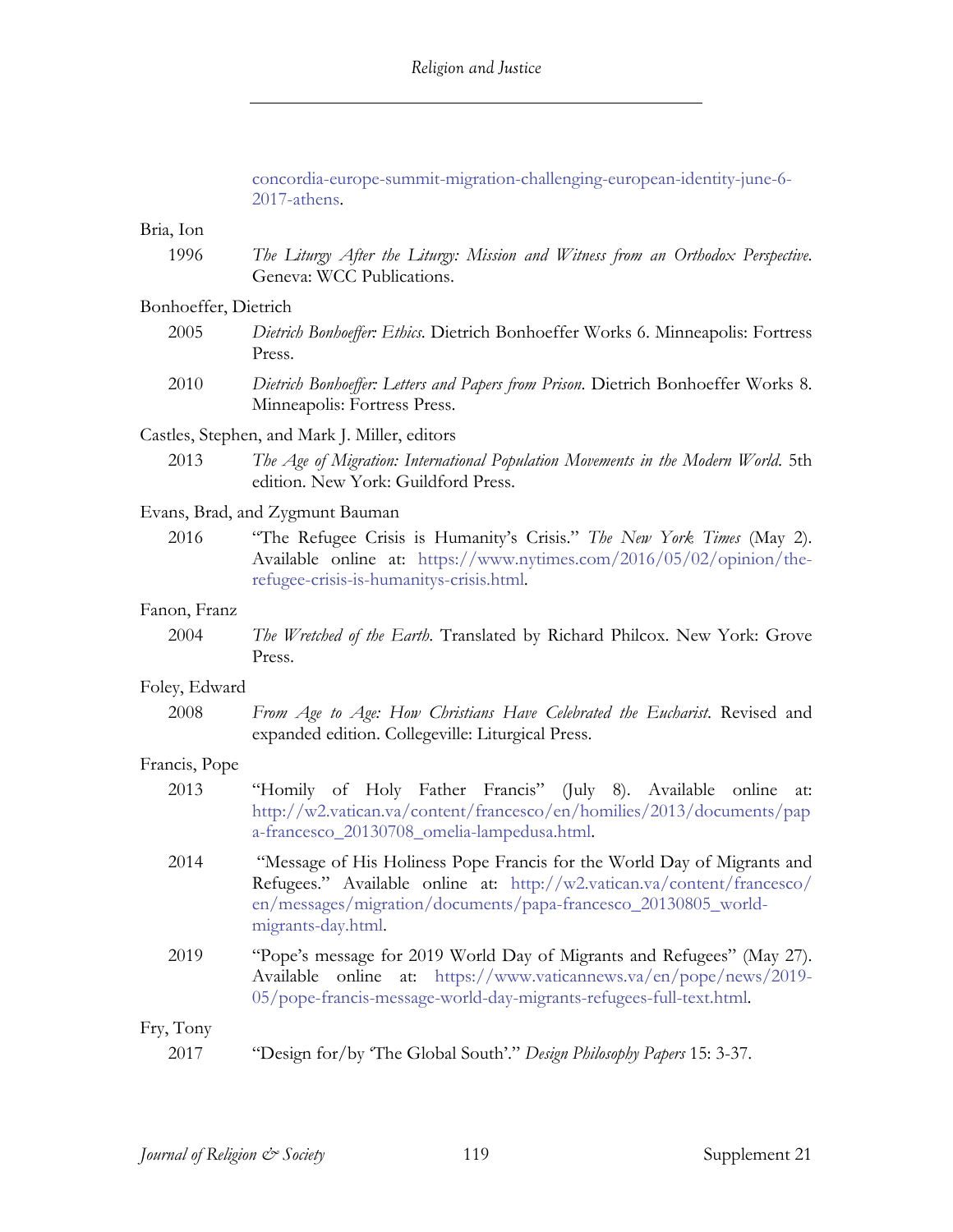# Levinas, Emmanuel

| 1986                | "The Trace of the Other." Translated by A. Lingis. Pp. 345-59 in Deconstruction<br>in Context: Literature and Philosophy. Edited by Mark C. Taylor. Chicago: Chicago<br>University Press.                                |  |
|---------------------|--------------------------------------------------------------------------------------------------------------------------------------------------------------------------------------------------------------------------|--|
| 1990                | Difficult Freedom: Essays on Judaism. Translated by Sean Hand. Baltimore: The<br>Johns Hopkins University Press.                                                                                                         |  |
| 1996                | Basic Philosophical Writings. Edited by Adriaan T. Peperzak et al. Bloomington:<br>Indiana University Press.                                                                                                             |  |
| 1998                | Of God Who Comes to Mind. Translated by Bettina Bergo. Stanford: Stanford<br>University Press.                                                                                                                           |  |
| 2001                | Is It Righteous to Be? Interviews with Emmanuel Levinas. Edited by Jill Robbins.<br>Stanford: Stanford University Press.                                                                                                 |  |
| 2002                | Totality and Infinity: An Essay on Exteriority. Translated by Alphonso Lingis.<br>Pittsburgh: Duquesne University Press.                                                                                                 |  |
| Marshall, Paul      |                                                                                                                                                                                                                          |  |
| 1995                | "Reconsidering 'Liturgical Theology': Is There a Lex Orandi for All<br>Christians?" Studia Liturgica 25: 129-51.                                                                                                         |  |
| Michel, Virgil      |                                                                                                                                                                                                                          |  |
| 1935                | "The Liturgy as the Basis of Social Regeneration." Orate Fratres 9: 536-45.                                                                                                                                              |  |
| Mitchell, Nathan D. |                                                                                                                                                                                                                          |  |
| 2000                | "The Amen Corner: Being Good and Being Beautiful." Worship 74: 551-58.                                                                                                                                                   |  |
| 2006                | Meeting Mystery: Liturgy, Worship, Sacraments. Maryknoll: Orbis.                                                                                                                                                         |  |
| Pecklers, Keith, F. |                                                                                                                                                                                                                          |  |
| 1998                | The Unread Vision: The Liturgical Movement in the United States of America: 1926-<br>1955. Collegeville: Liturgical Press.                                                                                               |  |
| Pittenger, Norman   |                                                                                                                                                                                                                          |  |
| 1973                | Life as Eucharist. Grand Rapids: Eerdmans.                                                                                                                                                                               |  |
| Sassen, Saskia      |                                                                                                                                                                                                                          |  |
| 2016                | "The Making of Migrations." Pp. 11-22 in Living With(Out) Borders: Catholic<br>Theological Ethics on the Migrations of Peoples. Edited by Agnes M. Brazal and Maria<br>Teresa Davila. Maryknoll: Orbis.                  |  |
| Senn, Frank C.      |                                                                                                                                                                                                                          |  |
| 2006                | <i>The People's Work: A Social History of the Liturgy. Minneapolis: Fortress Press.</i>                                                                                                                                  |  |
| Trump, Donald J.    |                                                                                                                                                                                                                          |  |
| 2019                | "Presidential Proclamation on Declaring a National Emergency Concerning<br>the Southern Border of the United States." The White House, Washington,<br>DC (February 15). Available online at: https://www.whitehouse.gov/ |  |
|                     |                                                                                                                                                                                                                          |  |